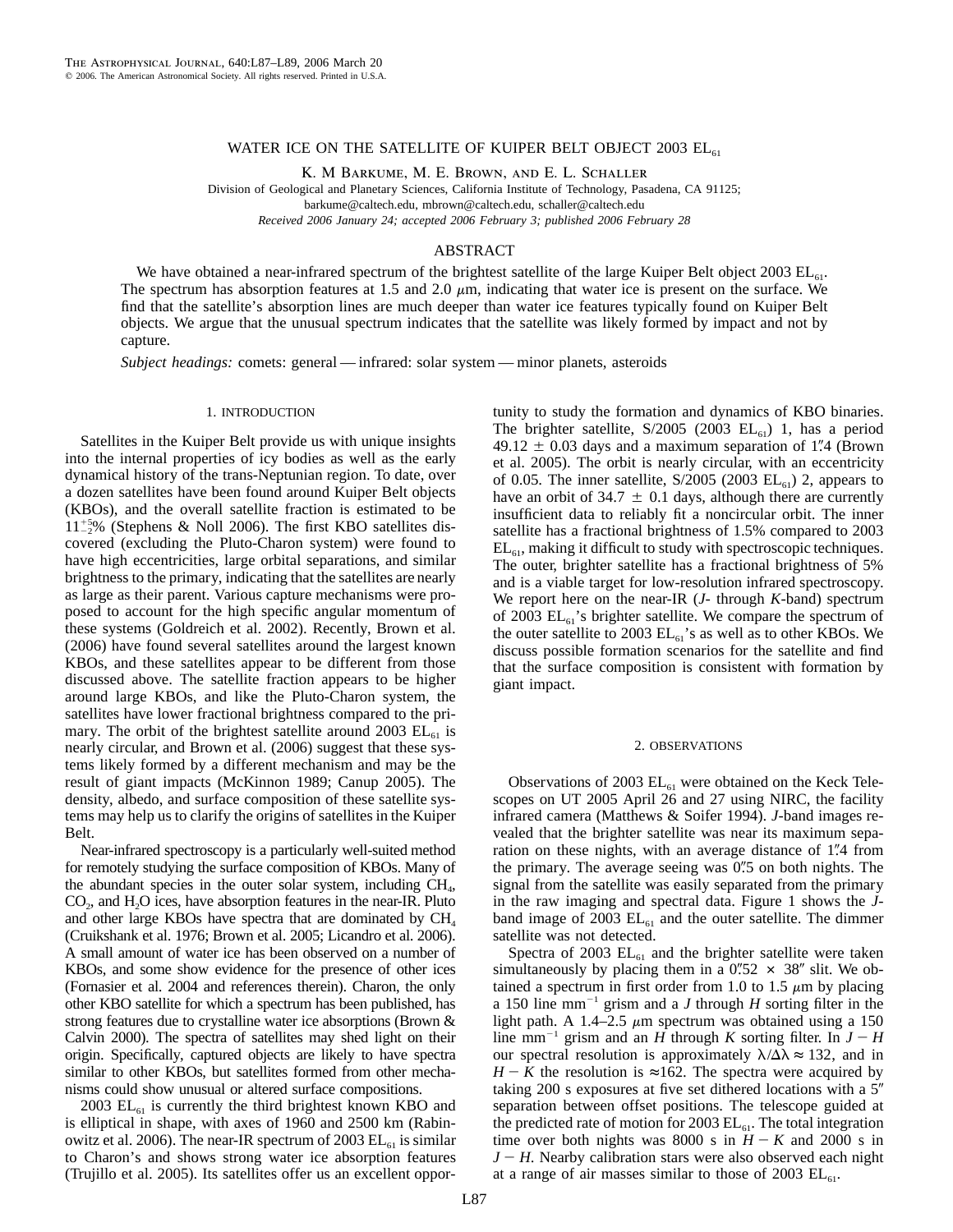

Fig. 1.—*J*-band image and raw spectral data of 2003  $EL_{61}$  and its outer satellite from UT 2005 April 27. The satellite was near its maximum separation of 1.4. The spectral data show that the satellite's spectrum is separated from  $2003$  EL<sub>61</sub>.

#### 3. DATA REDUCTION

The satellite's spectrum was marginally detected in the 200 s exposures. We hand-selected data in which the satellite spectrum was most clearly separated from the primary in the raw data for further analysis. In the  $H - K$  band, a total of eight spectra from the first night and 10 from the second night were selected, reducing the total integration time to 3600 s. In the  $J - H$  band, three spectra from first night and four from the second were used, for a total integration 1400 s. Data reduction was performed on the individual spectra in a manner similar to the procedures described in Brown (2000). After dividing each spectrum by a flat field, a majority of the sky background was removed by differencing adjacent pairs of spectra. The residual sky background was measured in 20 pixel–wide swaths above and below both 2003  $EL_{61}$  and the satellite. The average of the residual sky backgrounds was subtracted from every row of the spectrum. The spectra were then shifted to place 2003  $EL_{61}$  in the center of the array, and the individual spectra at similar air mass were added together to increase the signal from the satellite.

2003  $EL_{61}$  contributes a few percent of the flux detected at the location of the satellite. To remove this contamination, a median profile of 2003  $EL_{61}$  was created in the spatial direction for each night. The profile of the data was then reflected across the point of maximum flux. At each column, the profile was then scaled by the flux from 2003  $EL_{61}$  in that column and subtracted from the co-added data. The spectrum of the satellite was extracted by summing over five rows centered at the location of the satellite. The final spectra were then divided by a calibration star spectrum to remove the solar spectrum, and the resulting reflectance spectra were averaged. The spectra were smoothed to increase the signal-to-noise ratio. The spec-



FIG. 2.—The 1.0–2.4  $\mu$ m spectrum of 2003 EL<sub>61</sub> (*top*) and its outer satellite (*bottom*). Both spectra are scaled to the flux at 1.7  $\mu$ m. The light gray line is the full-resolution spectrum of the satellite, and the squares are the Gaussiansmoothed data with error bars. The dark gray line shows our best-fit water ice model with a grain size of 250  $\mu$ m. The resolution is insufficient to detect the 1.65  $\mu$ m crystalline water ice feature on the satellite. A slight blue component improves the model fit, but there is no evidence of other common ice species.

tral data were averaged at every fourth pixel using a Gaussian weighting function with an FWHM of 8 pixels in both the  $J - H$  and  $H - K$  data, resulting in an oversampled spectrum with a resolution of  $\lambda/\Delta\lambda \approx 33$  in the  $J - H$  data and 41 in the *H* - *K* data.

For comparison, the spectrum of 2003  $EL_{61}$  was extracted in an identical manner to that of the outer satellite. The  $H -$ *K* data for both objects were normalized by the flux at 1.7  $\mu$ m. The  $J - H$  band overlaps with the  $H - K$  band, and a scaling factor for the  $J - H$  data was determined by fitting 2003  $\text{EL}_{61}$ 's  $J - H$  and  $H - K$  data, which have higher signal-to-noise ratios. This scaling factor was then used to scale the  $J - H$  spectrum for the satellite.

#### 4. DISCUSSION

The satellite spectrum shows strong absorption features at 1.5 and 2  $\mu$ m, which are consistent with absorption due to water ice (Fig. 2). However, the resolution is too poor to detect the 1.65  $\mu$ m crystalline water ice absorption feature seen on 2003  $\text{EL}_{61}$  (Trujillo et al. 2005). The depth of the water lines suggests that much of the satellite's surface is covered with smooth water ice. We calculated a model water ice spectrum using laboratory optical constants from Grundy & Schmitt (1998), assuming a temperature of 50 K. Our model uses Hapke theory (Hapke 1981) to transform the optical constants to a reflectance spectrum. We vary the grain size of ice in our models and find that the grain size of  $250 \mu m$  provides a good fit to the absorption lines at 1.5 and 2  $\mu$ m. A better fit may be achieved with the addition of a second blue component or a multiple grain size water ice model. The poor fit of the water ice model shortward of 1.2  $\mu$ m is likely due to the uncertainties in the model in this region (Grundy & Schmitt 1998). A deviation is also seen at 2.2  $\mu$ m, where spectral features are sometimes reported (Cruikshank et al. 2005). However, the signalto-noise ratio of the spectrum is insufficient to identify an additional component with confidence.

The absorption features in the spectrum of the satellite are significantly deeper than water ice features typically observed